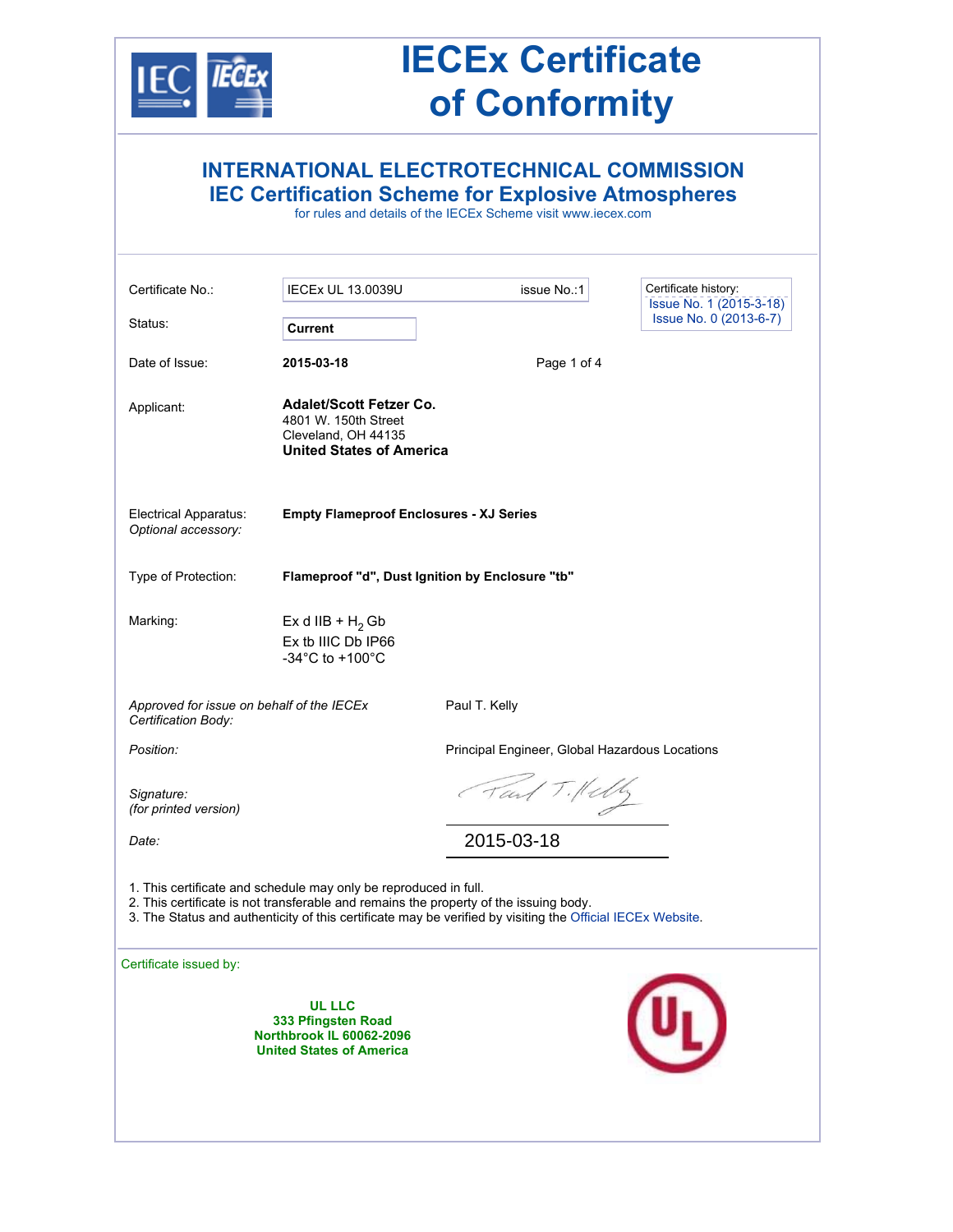

# **IECEx Certificate of Conformity**

| Certificate No.:                                                                                                                                                        | <b>IECEX UL 13.0039U</b>                                                                                         |                                                                                                                                                                                                                                                                                                                                                                                                                                                                                               |  |  |  |
|-------------------------------------------------------------------------------------------------------------------------------------------------------------------------|------------------------------------------------------------------------------------------------------------------|-----------------------------------------------------------------------------------------------------------------------------------------------------------------------------------------------------------------------------------------------------------------------------------------------------------------------------------------------------------------------------------------------------------------------------------------------------------------------------------------------|--|--|--|
| Date of Issue:                                                                                                                                                          | 2015-03-18                                                                                                       | Issue No.: 1                                                                                                                                                                                                                                                                                                                                                                                                                                                                                  |  |  |  |
|                                                                                                                                                                         |                                                                                                                  | Page 2 of 4                                                                                                                                                                                                                                                                                                                                                                                                                                                                                   |  |  |  |
| Manufacturer:                                                                                                                                                           | <b>Adalet/Scott Fetzer Co.</b><br>4801 W. 150th Street<br>Cleveland, OH 44135<br><b>United States of America</b> |                                                                                                                                                                                                                                                                                                                                                                                                                                                                                               |  |  |  |
| Additional Manufacturing location<br>(s):<br><b>Adalet/Scott Fetzer Co.</b><br>4300 Windfern Road<br>Suite 200<br>Houston, TX 77041<br>United States of America         |                                                                                                                  |                                                                                                                                                                                                                                                                                                                                                                                                                                                                                               |  |  |  |
| as amended.                                                                                                                                                             |                                                                                                                  | This certificate is issued as verification that a sample(s), representative of production, was assessed and tested and<br>found to comply with the IEC Standard list below and that the manufacturer's quality system, relating to the Ex products<br>covered by this certificate, was assessed and found to comply with the IECEx Quality system requirements. This<br>certificate is granted subject to the conditions as set out in IECEx Scheme Rules, IECEx 02 and Operational Documents |  |  |  |
| <b>STANDARDS:</b>                                                                                                                                                       | documents, was found to comply with the following standards:                                                     | The electrical apparatus and any acceptable variations to it specified in the schedule of this certificate and the identified                                                                                                                                                                                                                                                                                                                                                                 |  |  |  |
| IEC 60079-0: 2011<br>Edition: 6.0                                                                                                                                       | Explosive atmospheres - Part 0: General requirements                                                             |                                                                                                                                                                                                                                                                                                                                                                                                                                                                                               |  |  |  |
| IEC 60079-1: 2007-04<br>Edition: 6                                                                                                                                      | Explosive atmospheres - Part 1: Equipment protection by flameproof enclosures "d"                                |                                                                                                                                                                                                                                                                                                                                                                                                                                                                                               |  |  |  |
| IEC 60079-31: 2008<br>Edition: 1                                                                                                                                        | Explosive atmospheres - Part 31: Equipment dust ignition protection by enclosure 't'                             |                                                                                                                                                                                                                                                                                                                                                                                                                                                                                               |  |  |  |
| This Certificate does not indicate compliance with electrical safety and performance requirements other than those<br>expressly included in the Standards listed above. |                                                                                                                  |                                                                                                                                                                                                                                                                                                                                                                                                                                                                                               |  |  |  |
| <b>TEST &amp; ASSESSMENT REPORTS:</b>                                                                                                                                   |                                                                                                                  | A sample(s) of the equipment listed has successfully met the examination and test requirements as recorded in                                                                                                                                                                                                                                                                                                                                                                                 |  |  |  |
| Test Report:<br>US/UL/ExTR13.0039/00                                                                                                                                    |                                                                                                                  | US/UL/ExTR13.0039/01                                                                                                                                                                                                                                                                                                                                                                                                                                                                          |  |  |  |
| <b>Quality Assessment Report:</b>                                                                                                                                       |                                                                                                                  |                                                                                                                                                                                                                                                                                                                                                                                                                                                                                               |  |  |  |
| US/ETL/QAR11.0002/02                                                                                                                                                    | US/UL/QAR08.0003/05                                                                                              |                                                                                                                                                                                                                                                                                                                                                                                                                                                                                               |  |  |  |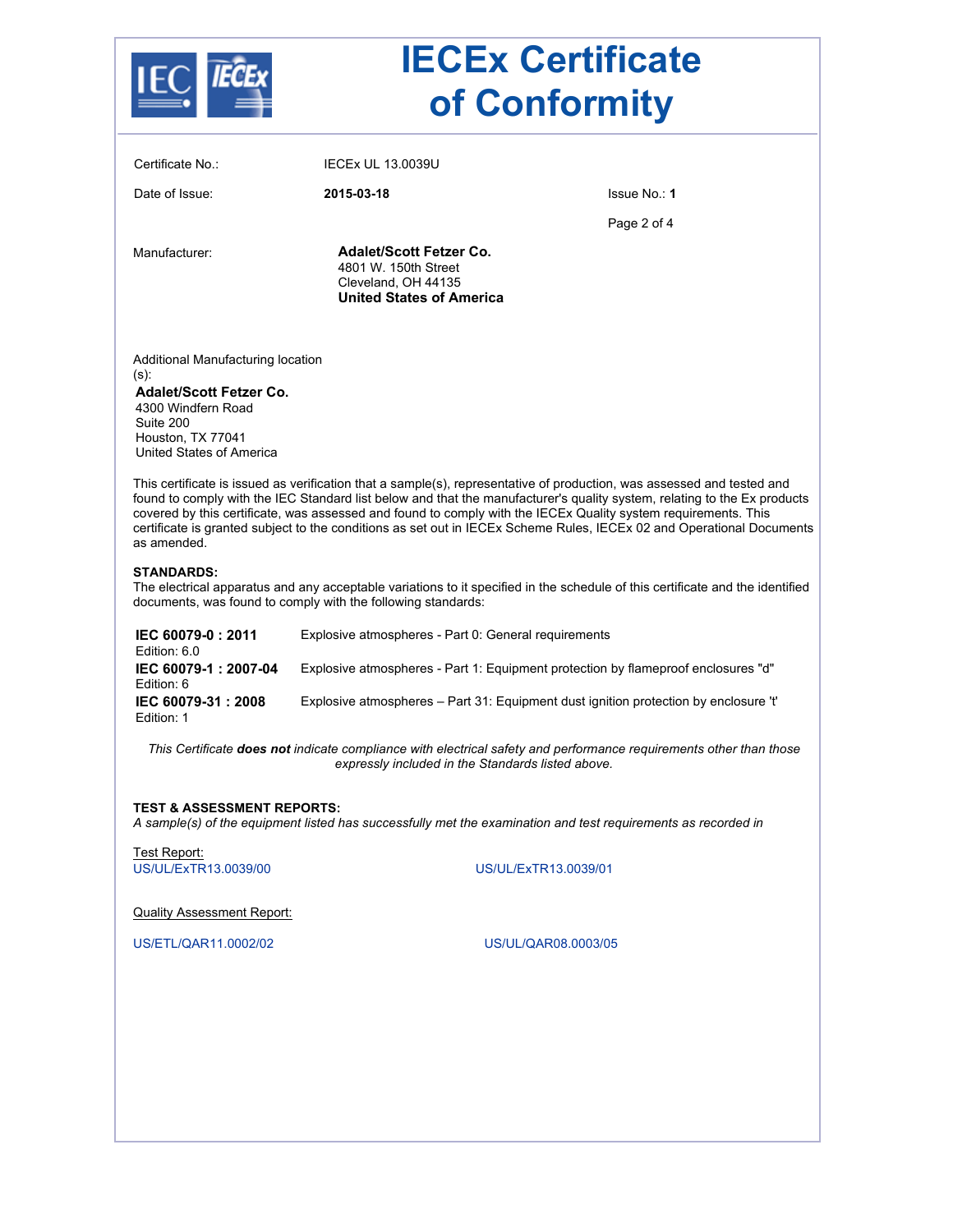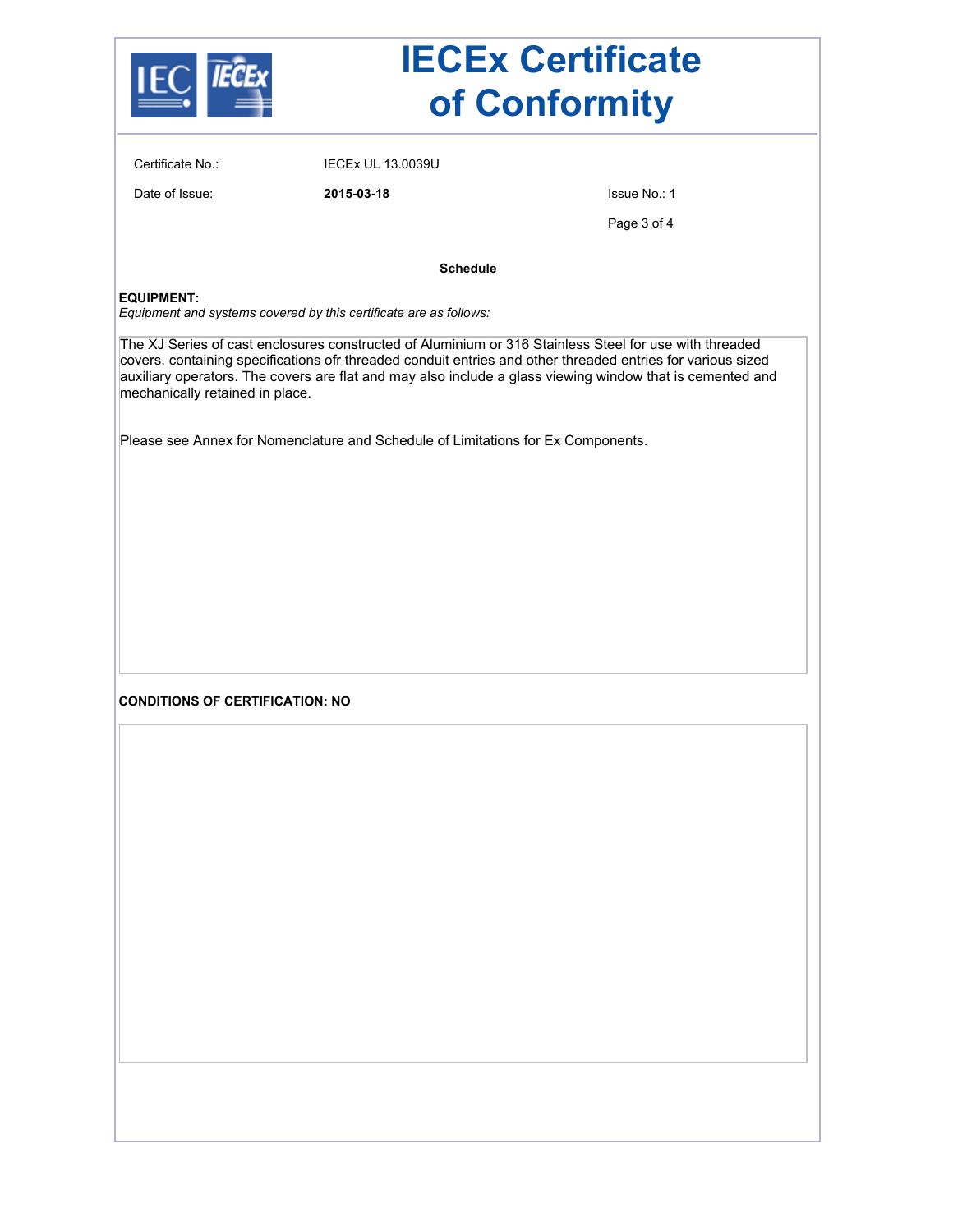

# **IECEx Certificate of Conformity**

Certificate No.: IECEx UL 13.0039U

Date of Issue: **2015-03-18** Issue No.: **1**

Page 4 of 4

**DETAILS OF CERTIFICATE CHANGES (for issues 1 and above):**

Issue 1: Addition of manufacturing location.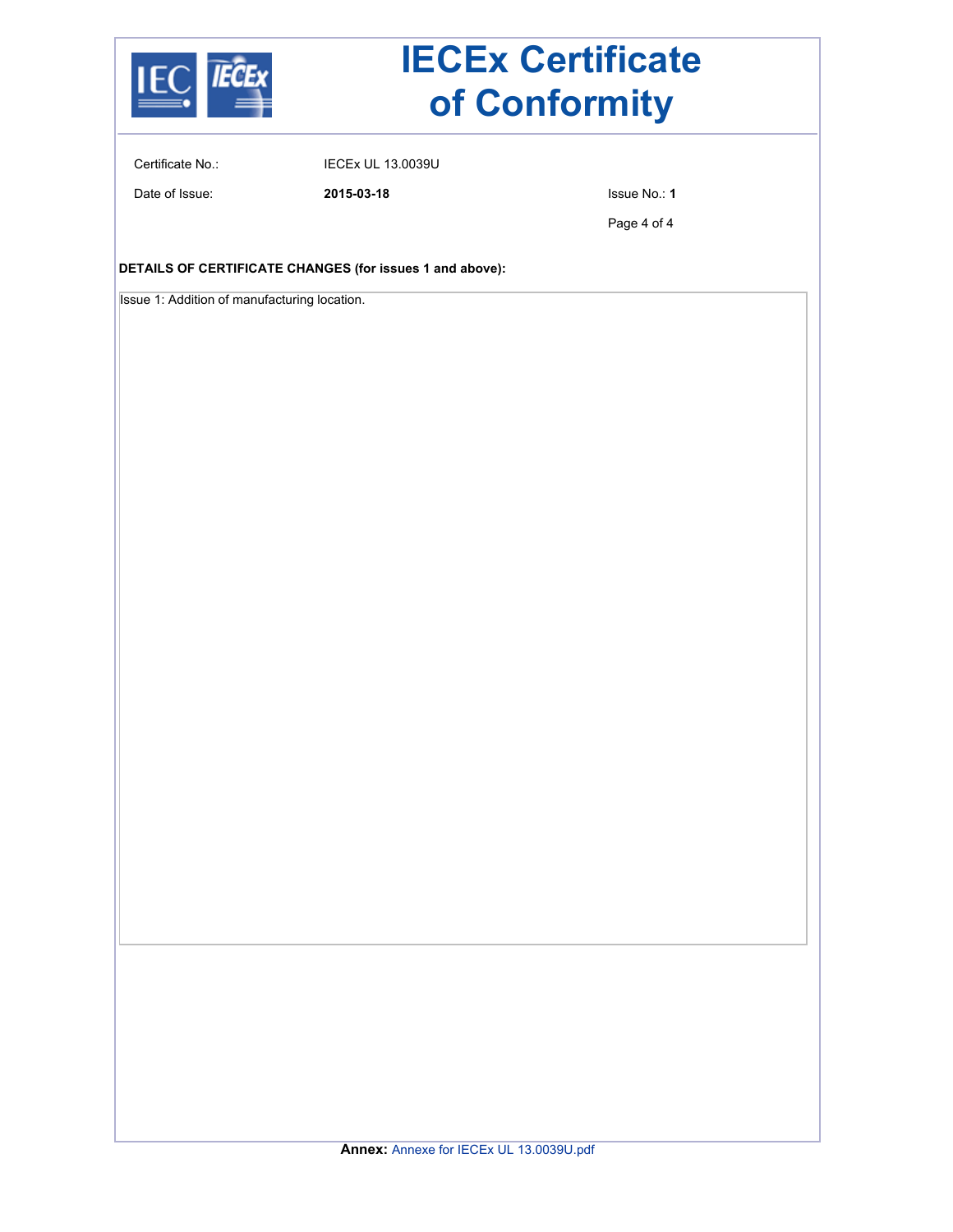### **Annex for IECEx UL 13.0039U**

#### Type Variants Covered By the Approval:

| v<br><u>∧J</u> | ⋍ | $\blacksquare$<br><u>n^</u> | c<br><u>ଠ</u> | <u>N4</u> |
|----------------|---|-----------------------------|---------------|-----------|
|                |   |                             | <b>V</b>      |           |

- I. Enclosure Material and Type XJ-Series Designation
- II. Enclosure Cover

 D, DF, DA, HA, HB, HC, K, KA, L, M, MA, MC, N6, N12, S, T, WH, WT, X, DFGC, DGC, HAGC, HBGC, HCGC, KGC, KAGC, LGC, MGC, MAGC, MCGC, NGC6, NGC12, TFGC, TGC, WHGC, WTGC, XGC.

- III. Marking Designation HX- (Class I, Groups B, C, and D; Class I, Zone 1, IIB+H<sub>2</sub>)
- IV. Enclosure Size Blank- Standard 6 – 6 inch (only available on XJN and XJNGC) 12 – 12 inch (only available on XJN and XJNGC)
- V. Environmental Designation N4- Type 4 Rating N4X- Type 4X Rating

#### Temperature Range

The ambient temperature range is -50°C to +100 °C for use with a silicone o-ring and a solid cover. The ambient temperature range is -34°C to +100°C for use with a Nitrile Buna N o-ring and either Adaseal or Adaseal II.

#### Installation Instructions

No temperature tests were conducted as the enclosure is certified as an empty Ex component. The service temperature of the enclosures is based off the ambient temperature range of -50°C to +100°C for silicone o-rings. The service temperature of the enclosures with glass windows is based off the ambient temperature range of -34°C to +100°C for Nitrile Buna N o-rings, Adaseal window cement, and Adaseal II window cement.